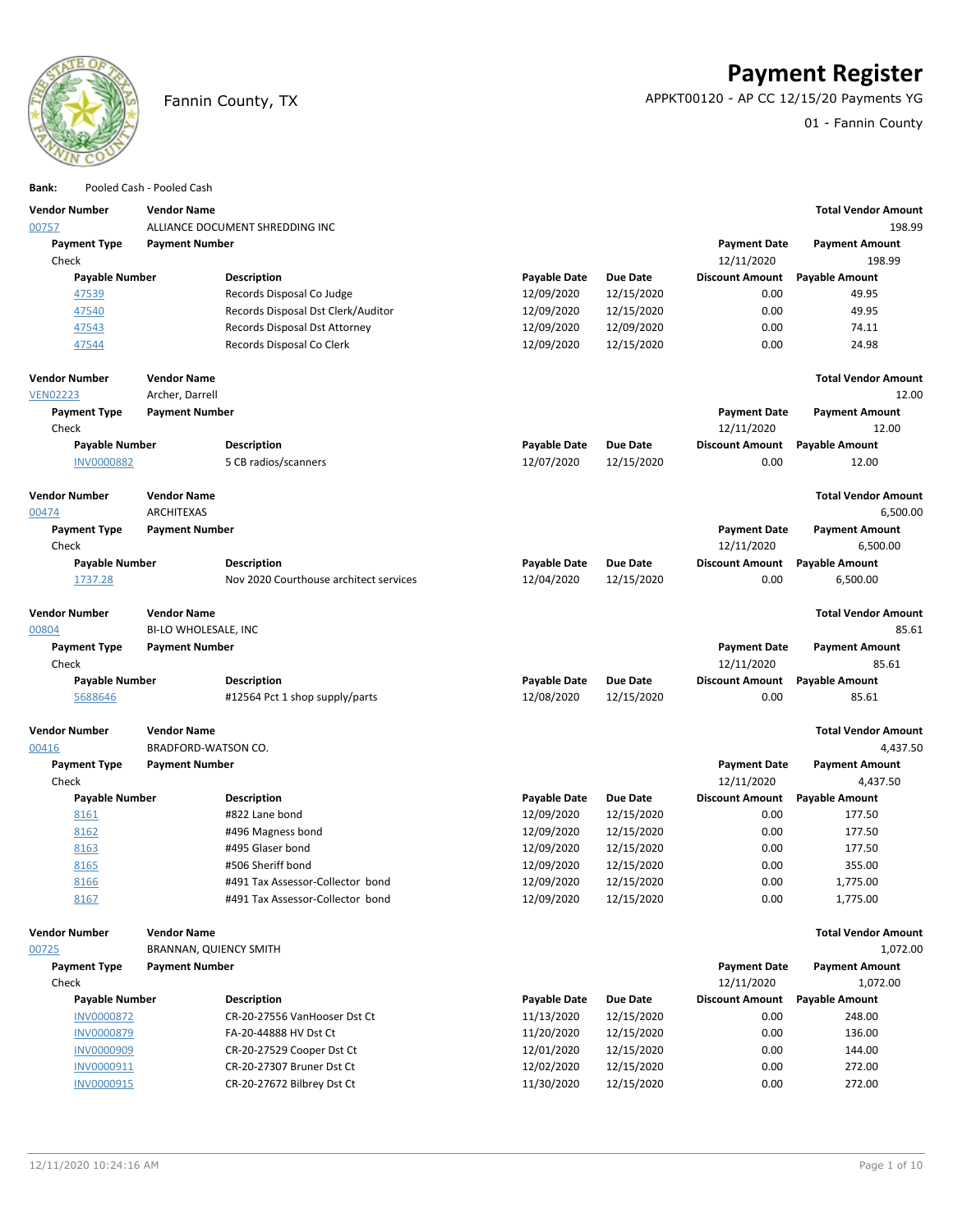| <b>Payment Register</b>       |                                                   |                                              |                          |                          |                                   | APPKT00120 - AP CC 12/15/20 Payments YG |
|-------------------------------|---------------------------------------------------|----------------------------------------------|--------------------------|--------------------------|-----------------------------------|-----------------------------------------|
| <b>Vendor Number</b><br>00443 | <b>Vendor Name</b><br><b>CHARITY K. BORSERINE</b> |                                              |                          |                          |                                   | <b>Total Vendor Amount</b><br>170.00    |
| <b>Payment Type</b>           | <b>Payment Number</b>                             |                                              |                          |                          | <b>Payment Date</b>               | <b>Payment Amount</b>                   |
| Check                         |                                                   |                                              |                          |                          | 12/11/2020                        | 170.00                                  |
| <b>Payable Number</b>         |                                                   | Description                                  | <b>Payable Date</b>      | <b>Due Date</b>          | <b>Discount Amount</b>            | <b>Payable Amount</b>                   |
| <b>INV0000868</b>             |                                                   | FA-20-44560 MD/KD//LB/DD Dst Ct              | 11/30/2020               | 12/15/2020               | 0.00                              | 170.00                                  |
| <b>Vendor Number</b>          | <b>Vendor Name</b>                                |                                              |                          |                          |                                   | <b>Total Vendor Amount</b>              |
| 00581                         | <b>CINTAS CORPORATION #163</b>                    |                                              |                          |                          |                                   | 511.02                                  |
| <b>Payment Type</b><br>Check  | <b>Payment Number</b>                             |                                              |                          |                          | <b>Payment Date</b><br>12/11/2020 | <b>Payment Amount</b><br>511.02         |
| <b>Payable Number</b>         |                                                   | <b>Description</b>                           | <b>Payable Date</b>      | <b>Due Date</b>          | <b>Discount Amount</b>            | <b>Payable Amount</b>                   |
| 4066365467                    |                                                   | #13494452 Pct 2 uniforms                     | 11/04/2020               | 12/15/2020               | 0.00                              | 62.91                                   |
| 4066371370                    |                                                   | #13494346 Pct 4 uniforms                     | 11/04/2020               | 12/15/2020               | 0.00                              | 38.82                                   |
| 4067025931                    |                                                   | #13494452 Pct 2 uniforms                     | 11/11/2020               | 12/15/2020               | 0.00                              | 58.37                                   |
| 4067032365                    |                                                   | #13494346 Pct 4 uniforms                     | 11/11/2020               | 12/15/2020               | 0.00                              | 94.73                                   |
| 4067575930                    |                                                   | #13494346 Pct 4 uniforms                     | 11/17/2020               | 12/15/2020               | 0.00                              | 65.82                                   |
| 4067725159                    |                                                   | #13494452 Pct 2 uniforms                     | 11/18/2020               | 12/15/2020               | 0.00                              | 58.37                                   |
| 4068105223                    |                                                   | #13494346 Pct 4 uniforms                     | 11/23/2020               | 12/15/2020               | 0.00                              | 63.78                                   |
| 4068460814                    |                                                   | #13494452 Pct 2 uniforms                     | 11/25/2020               | 12/15/2020               | 0.00                              | 68.22                                   |
| <b>Vendor Number</b>          | <b>Vendor Name</b>                                |                                              |                          |                          |                                   | <b>Total Vendor Amount</b>              |
| 00592                         | <b>CITY AUTO PARTS</b>                            |                                              |                          |                          |                                   | 652.84                                  |
| <b>Payment Type</b>           | <b>Payment Number</b>                             |                                              |                          |                          | <b>Payment Date</b>               | <b>Payment Amount</b>                   |
| Check                         |                                                   |                                              |                          |                          | 12/11/2020                        | 652.84                                  |
| <b>Payable Number</b>         |                                                   | Description                                  | <b>Payable Date</b>      | <b>Due Date</b>          | <b>Discount Amount</b>            | <b>Payable Amount</b>                   |
| 272862                        |                                                   | R&M Parts - battery                          | 10/26/2020               | 12/15/2020               | 0.00                              | 22.15                                   |
| 272871                        |                                                   | R&M Parts battery cable                      | 10/26/2020               | 12/15/2020               | 0.00                              | 10.60                                   |
| 272907                        |                                                   | <b>R&amp;M Parts</b>                         | 10/27/2020               | 12/15/2020               | 0.00                              | 52.90                                   |
| 273009                        |                                                   | <b>R&amp;M Parts</b>                         | 10/29/2020               | 12/15/2020               | 0.00                              | 74.95                                   |
| 273013                        |                                                   | R&M Parts - ignition coil                    | 10/29/2020               | 12/15/2020               | 0.00                              | 43.48<br>45.74                          |
| 273036                        |                                                   | <b>R&amp;M Parts</b><br><b>R&amp;M Parts</b> | 10/30/2020               | 12/15/2020               | 0.00<br>0.00                      | 52.82                                   |
| 273047                        |                                                   | <b>R&amp;M Parts</b>                         | 10/30/2020               | 12/15/2020               | 0.00                              | 36.37                                   |
| 273245                        |                                                   | <b>R&amp;M Parts</b>                         | 11/03/2020               | 12/15/2020               | 0.00                              | 68.20                                   |
| 273251                        |                                                   | R&M Parts                                    | 11/03/2020               | 12/15/2020<br>12/15/2020 |                                   | 15.06                                   |
| 273277                        |                                                   |                                              | 11/03/2020<br>11/05/2020 |                          | 0.00<br>0.00                      | 3.66                                    |
| 273358<br>273419              |                                                   | R&M Parts fuel retaining clip<br>R&M gas/oil | 11/06/2020               | 12/15/2020<br>12/15/2020 | 0.00                              | 33.36                                   |
| 273641                        |                                                   | <b>R&amp;M Parts</b>                         | 11/10/2020               | 12/15/2020               | 0.00                              | 46.32                                   |
| 273645                        |                                                   | <b>R&amp;M Parts</b>                         | 11/10/2020               | 12/15/2020               | 0.00                              | 45.57                                   |
| 273988                        |                                                   | R&M Parts hose/clamp                         | 11/16/2020               | 12/15/2020               | 0.00                              | 24.40                                   |
| 274150                        |                                                   | R&M Parts fuel filter                        | 11/19/2020               | 12/15/2020               | 0.00                              | 14.12                                   |
| 274417                        |                                                   | R&M Parts oil & fuel filter                  | 11/25/2020               | 12/15/2020               | 0.00                              | 63.14                                   |
| <b>Vendor Number</b>          | <b>Vendor Name</b>                                |                                              |                          |                          |                                   | <b>Total Vendor Amount</b>              |
| 00052                         | CO-OPERATIVE GIN CO.                              |                                              |                          |                          |                                   | 1,031.96                                |
| <b>Payment Type</b>           | <b>Payment Number</b>                             |                                              |                          |                          | <b>Payment Date</b>               | <b>Payment Amount</b>                   |
| Check                         |                                                   |                                              |                          |                          | 12/11/2020                        | 1,031.96                                |
| <b>Payable Number</b>         |                                                   | <b>Description</b>                           | <b>Payable Date</b>      | <b>Due Date</b>          | <b>Discount Amount</b>            | Payable Amount                          |
| 117565                        |                                                   | #Fann#4 hydraulic hoses                      | 11/04/2020               | 12/15/2020               | 0.00                              | 105.32                                  |
| 117638                        |                                                   | #FANN#3 hammers                              | 11/05/2020               | 12/15/2020               | 0.00                              | 24.65                                   |
| 117940                        |                                                   | #FANN#3 Blue Def                             | 11/09/2020               | 12/15/2020               | 0.00                              | 200.00                                  |
| 118154                        |                                                   | #FANN#3 battery                              | 11/12/2020               | 12/15/2020               | 0.00                              | 88.85                                   |
| 118255                        |                                                   | #FANN#3 antifreeze                           | 11/13/2020               | 12/15/2020               | 0.00                              | 86.70                                   |
| 118375                        |                                                   | #FANN#3 lineman plliers                      | 11/16/2020               | 12/15/2020               | 0.00                              | 46.40                                   |
| 118381                        |                                                   | #FANN#3 wire rope/hardware                   | 11/16/2020               | 12/15/2020               | 0.00                              | 8.00                                    |
| 118545                        |                                                   | #FANN#3 battery                              | 11/19/2020               | 12/15/2020               | 0.00                              | 207.50                                  |
| 118898                        |                                                   | #FANN#3 Hydraulic hose                       | 11/24/2020               | 12/15/2020               | 0.00                              | 49.04                                   |
| 118944                        |                                                   | #FANN#3 battery                              | 11/25/2020               | 12/15/2020               | 0.00                              | 215.50                                  |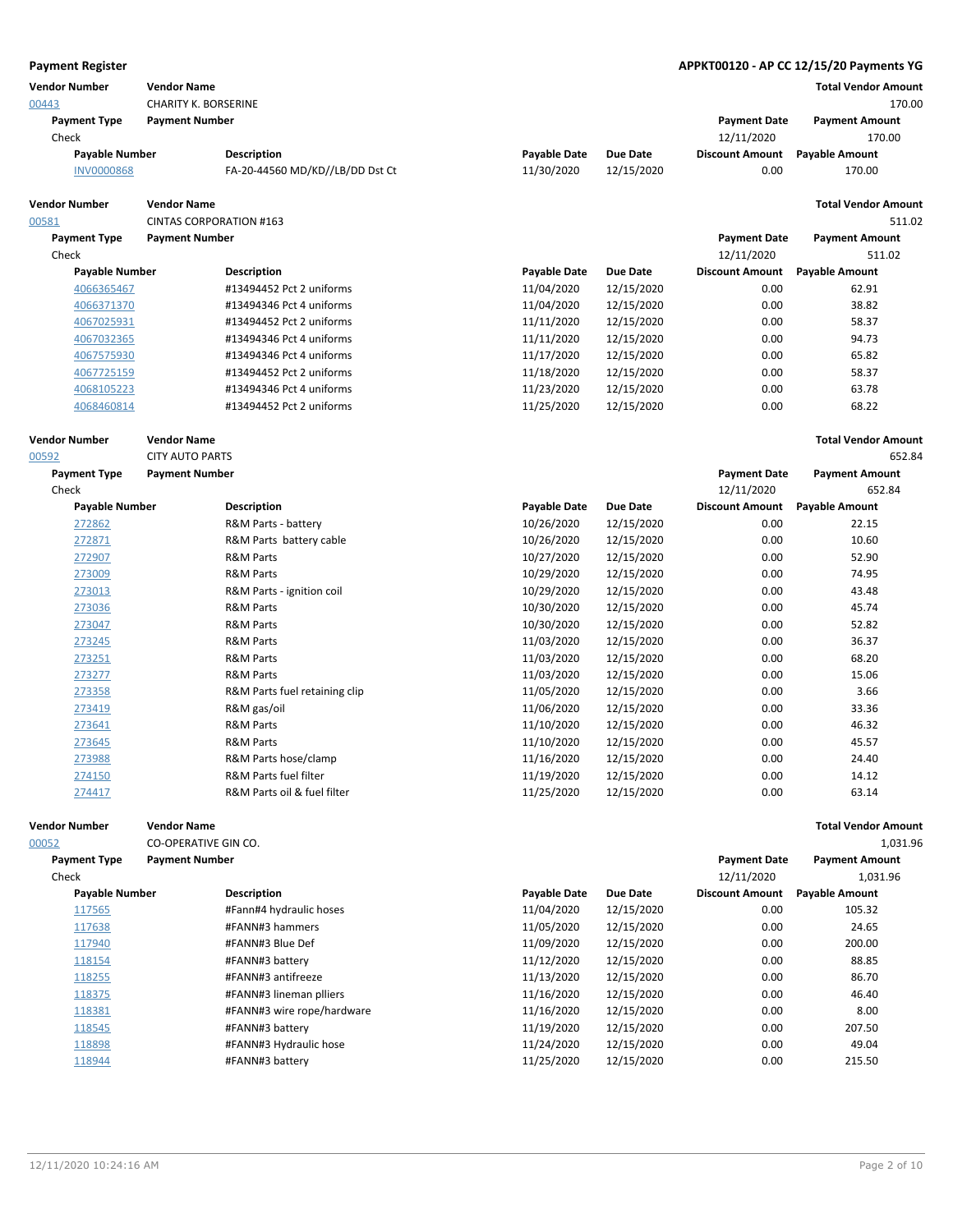| <b>Payment Register</b>       |                                              |                                              |                     |                 |                                   | APPKT00120 - AP CC 12/15/20 Payments YG |
|-------------------------------|----------------------------------------------|----------------------------------------------|---------------------|-----------------|-----------------------------------|-----------------------------------------|
| <b>Vendor Number</b><br>00163 | <b>Vendor Name</b>                           | COOPER-SORRELLS FUNERAL HOME                 |                     |                 |                                   | <b>Total Vendor Amount</b><br>300.00    |
| <b>Payment Type</b><br>Check  | <b>Payment Number</b>                        |                                              |                     |                 | <b>Payment Date</b><br>12/11/2020 | <b>Payment Amount</b><br>300.00         |
| <b>Payable Number</b>         |                                              | <b>Description</b>                           | <b>Payable Date</b> | <b>Due Date</b> | <b>Discount Amount</b>            | <b>Payable Amount</b>                   |
| $C20-19$                      |                                              | Roberson removal                             | 12/01/2020          | 12/15/2020      | 0.00                              | 300.00                                  |
| <b>Vendor Number</b>          | <b>Vendor Name</b>                           |                                              |                     |                 |                                   | <b>Total Vendor Amount</b>              |
| 00200<br><b>Payment Type</b>  | DOLESE BROS. CO.<br><b>Payment Number</b>    |                                              |                     |                 | <b>Payment Date</b>               | 14,080.30<br><b>Payment Amount</b>      |
| Check                         |                                              |                                              |                     |                 | 12/11/2020                        | 14,080.30                               |
| <b>Payable Number</b>         |                                              | <b>Description</b>                           | <b>Payable Date</b> | <b>Due Date</b> | <b>Discount Amount</b>            | <b>Payable Amount</b>                   |
| AG20135441                    |                                              | #FAN582 Pct 2 Rock & Gravel                  | 11/02/2020          | 12/15/2020      | 0.00                              | 435.94                                  |
| AG20135442                    |                                              | #FAN582 Pct 2 Rock & Gravel                  | 11/02/2020          | 12/15/2020      | 0.00                              | 458.78                                  |
| AG20136030                    |                                              | #FAN582 Pct 2 Rock & Gravel                  | 11/03/2020          | 12/15/2020      | 0.00                              | 440.74                                  |
| AG20136031                    |                                              | #FAN582 Pct 2 Rock & Gravel                  | 11/03/2020          | 12/15/2020      | 0.00                              | 462.31                                  |
| AG20136660                    |                                              | #FAN582 Pct 2 Rock & Gravel                  | 11/04/2020          | 12/15/2020      | 0.00                              | 658.67                                  |
| AG20137265                    |                                              | #FAN582 Pct 2 Rock & Gravel                  | 11/05/2020          | 12/15/2020      | 0.00                              | 216.48                                  |
| AG20137266                    |                                              | #FAN582 Pct 2 Rock & Gravel                  | 11/05/2020          | 12/15/2020      | 0.00                              | 448.66                                  |
| AG20139179                    |                                              | #FAN582 Pct 2 Rock & Gravel                  | 11/10/2020          | 12/15/2020      | 0.00                              | 461.74                                  |
| AG20139755                    |                                              | #FAN582 Pct 2 Rock & Gravel                  | 11/11/2020          | 12/15/2020      | 0.00                              | 465.46                                  |
| AG20140369                    |                                              | #FAN582 Pct 2 Rock & Gravel                  | 11/12/2020          | 12/15/2020      | 0.00                              | 683.30                                  |
| AG20142645                    |                                              | #FAN582 Pct 2 Rock & Gravel                  | 11/18/2020          | 12/15/2020      | 0.00                              | 684.73                                  |
| AG20142646                    |                                              | #FAN582 Pct 2 Rock & Gravel                  | 11/18/2020          | 12/15/2020      | 0.00                              | 223.76                                  |
| AG20143258                    |                                              | #FAN582 Pct 2 Rock & Gravel                  | 11/19/2020          | 12/15/2020      | 0.00                              | 505.96                                  |
| AG20144515                    |                                              | #FAN582 Pct 2 Rock & Gravel                  | 11/23/2020          | 12/15/2020      | 0.00                              | 670.13                                  |
| AG20144516                    |                                              | #FAN582 Pct 2 Rock & Gravel                  | 11/23/2020          | 12/15/2020      | 0.00                              | 1,001.89                                |
| AG20144986                    |                                              | #FAN582 Pct 2 Rock & Gravel                  | 11/24/2020          | 12/15/2020      | 0.00                              | 923.40                                  |
| AG20144987                    |                                              | #FAN582 Pct 2 Rock & Gravel                  | 11/24/2020          | 12/15/2020      | 0.00                              | 989.47                                  |
| AG20144988                    |                                              | #FAN582 Pct 2 Rock & Gravel                  | 11/24/2020          | 12/15/2020      | 0.00                              | 941.72                                  |
| AG20144989                    |                                              | #FAN582 Pct 2 Rock & Gravel                  | 11/24/2020          | 12/15/2020      | 0.00                              | 1,507.47                                |
| AG2014540                     |                                              | #FAN582 Pct 2 Rock & Gravel                  | 11/16/2020          | 12/15/2020      | 0.00                              | 695.15                                  |
| AG20145401                    |                                              | #FAN582 Pct 2 Rock & Gravel                  | 11/25/2020          | 12/15/2020      | 0.00                              | 258.04                                  |
| AG20145402                    |                                              | #FAN582 Pct 2 Rock & Gravel                  | 11/25/2020          | 12/15/2020      | 0.00                              | 255.56                                  |
| AG20145886                    |                                              | #FAN582 Pct 2 Rock & Gravel                  | 11/30/2020          | 12/15/2020      | 0.00                              | 690.94                                  |
| <b>Vendor Number</b>          | <b>Vendor Name</b>                           |                                              |                     |                 |                                   | <b>Total Vendor Amount</b>              |
| 00797                         |                                              | FANNIN COUNTY TAX ASSESSOR-COL               |                     |                 |                                   | 15.00                                   |
| <b>Payment Type</b>           | <b>Payment Number</b>                        |                                              |                     |                 | <b>Payment Date</b>               | <b>Payment Amount</b>                   |
| Check                         |                                              |                                              |                     |                 | 12/11/2020                        | 15.00                                   |
| <b>Payable Number</b>         |                                              | <b>Description</b>                           | <b>Payable Date</b> | Due Date        | <b>Discount Amount</b>            | <b>Payable Amount</b>                   |
| <b>INV0000907</b>             |                                              | Pct 3 2005 Dodge registration Plate #1271173 | 11/30/2020          | 12/15/2020      | 0.00                              | 7.50                                    |
| <b>INV0000908</b>             |                                              | Pct 3 2001 Dodge registration Plate #1271172 | 11/30/2020          | 12/15/2020      | 0.00                              | 7.50                                    |
| <b>Vendor Number</b><br>00074 | <b>Vendor Name</b><br>FROELICH, DR. JAMES E. |                                              |                     |                 |                                   | <b>Total Vendor Amount</b><br>200.00    |
|                               |                                              |                                              |                     |                 |                                   | <b>Payment Amount</b>                   |
| <b>Payment Type</b><br>Check  | <b>Payment Number</b>                        |                                              |                     |                 | <b>Payment Date</b><br>12/11/2020 | 200.00                                  |
| <b>Payable Number</b>         |                                              | <b>Description</b>                           | <b>Payable Date</b> | <b>Due Date</b> | <b>Discount Amount</b>            |                                         |
| <b>INV0000866</b>             |                                              | 11/21-12/20/20 Health Officer                | 12/07/2020          | 12/15/2020      | 0.00                              | <b>Payable Amount</b><br>200.00         |
| <b>Vendor Number</b>          | <b>Vendor Name</b>                           |                                              |                     |                 |                                   | <b>Total Vendor Amount</b>              |
| 00512                         |                                              | GAYLON P. RIDDELS LAW FIRM, PC               |                     |                 |                                   | 5,239.25                                |
| <b>Payment Type</b>           | <b>Payment Number</b>                        |                                              |                     |                 | <b>Payment Date</b>               | <b>Payment Amount</b>                   |
| Check                         |                                              |                                              |                     |                 | 12/11/2020                        | 5,239.25                                |
| <b>Payable Number</b>         |                                              | <b>Description</b>                           | <b>Payable Date</b> | <b>Due Date</b> | <b>Discount Amount</b>            | <b>Payable Amount</b>                   |
| <b>INV0000875</b>             |                                              | J-2019-017 Moore Dst Ct                      | 11/16/2020          | 12/15/2020      | 0.00                              | 617.50                                  |
| <b>INV0000877</b>             |                                              | J-2019-0017 Moore Dst Ct                     | 09/30/2020          | 09/30/2020      | 0.00                              | 4,621.75                                |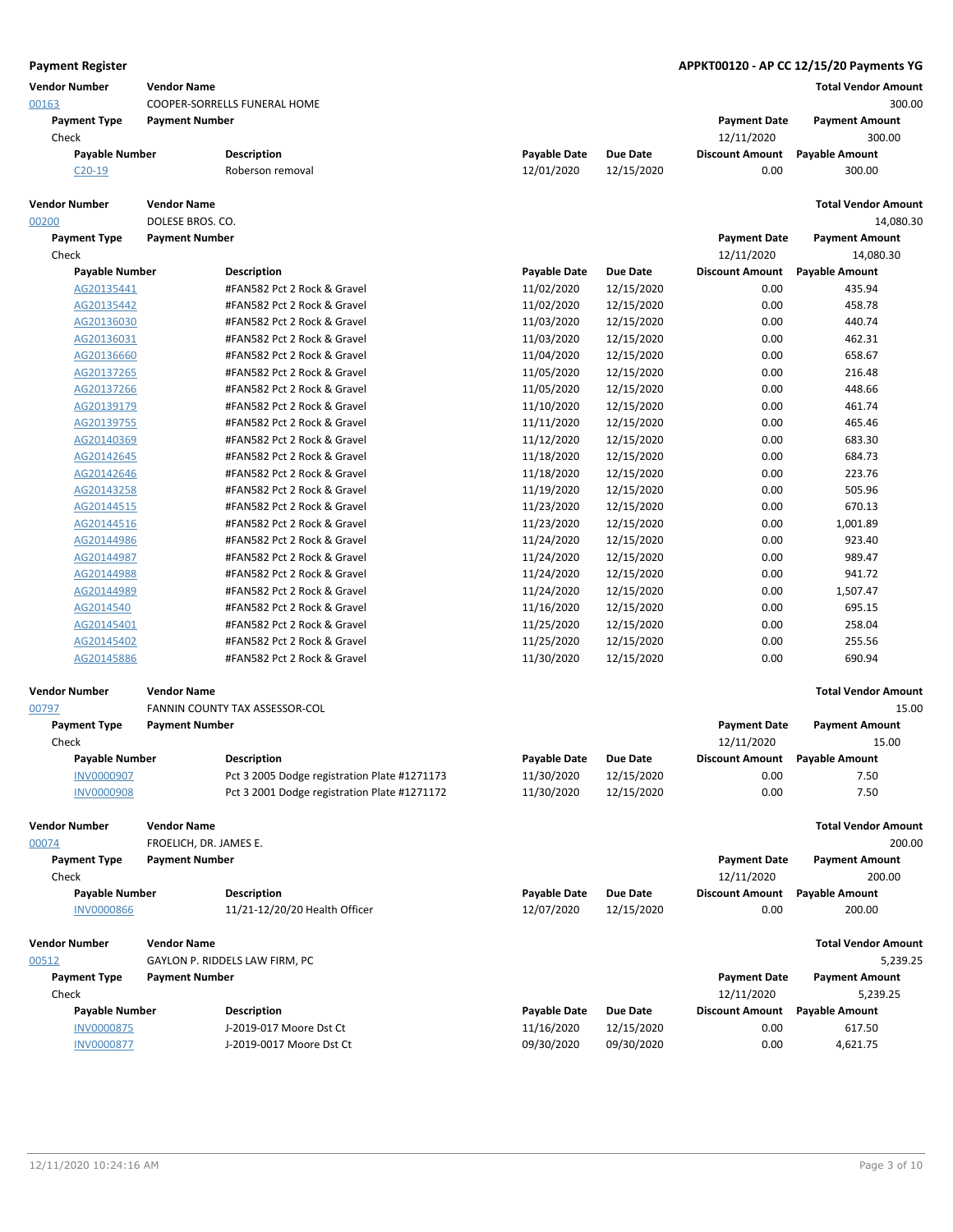| <b>Payment Register</b>       |                                       |                                    |                     |                 |                                   | APPKT00120 - AP CC 12/15/20 Payments YG |
|-------------------------------|---------------------------------------|------------------------------------|---------------------|-----------------|-----------------------------------|-----------------------------------------|
| <b>Vendor Number</b>          | <b>Vendor Name</b>                    |                                    |                     |                 |                                   | <b>Total Vendor Amount</b>              |
| 00508                         | Geraldine Bryant                      |                                    |                     |                 |                                   | 128,959.03                              |
| <b>Payment Type</b>           | <b>Payment Number</b>                 |                                    |                     |                 | <b>Payment Date</b>               | <b>Payment Amount</b>                   |
| Check                         |                                       |                                    |                     |                 | 12/11/2020                        | 128,959.03                              |
| <b>Payable Number</b>         |                                       | <b>Description</b>                 | <b>Payable Date</b> | <b>Due Date</b> | <b>Discount Amount</b>            | <b>Payable Amount</b>                   |
| <u>16</u>                     |                                       | Courthouse masonry                 | 11/21/2020          | 12/15/2020      | 0.00                              | 128,959.03                              |
| <b>Vendor Number</b>          | <b>Vendor Name</b>                    |                                    |                     |                 |                                   | <b>Total Vendor Amount</b>              |
| 00692                         |                                       | <b>GRAHAM TRUCK TIRE CENTER</b>    |                     |                 |                                   | 35.00                                   |
| <b>Payment Type</b>           | <b>Payment Number</b>                 |                                    |                     |                 | <b>Payment Date</b>               | <b>Payment Amount</b>                   |
| Check                         |                                       |                                    |                     |                 | 12/11/2020                        | 35.00                                   |
| Payable Number                |                                       | <b>Description</b>                 | <b>Payable Date</b> | <b>Due Date</b> | <b>Discount Amount</b>            | <b>Payable Amount</b>                   |
| 2042550                       |                                       | #1658-B Pct 3 tire repair          | 11/23/2020          | 12/15/2020      | 0.00                              | 35.00                                   |
| <b>Vendor Number</b>          | <b>Vendor Name</b>                    |                                    |                     |                 |                                   | <b>Total Vendor Amount</b>              |
| 00010                         | HOLLAND, JORDAN                       |                                    |                     |                 |                                   | 658.75                                  |
| <b>Payment Type</b><br>Check  | <b>Payment Number</b>                 |                                    |                     |                 | <b>Payment Date</b><br>12/11/2020 | <b>Payment Amount</b><br>658.75         |
| <b>Payable Number</b>         |                                       | <b>Description</b>                 | <b>Payable Date</b> | <b>Due Date</b> | <b>Discount Amount</b>            | <b>Payable Amount</b>                   |
| INV0000916                    |                                       | CR-19-27078 Jones Dst Ct           | 11/24/2020          | 12/15/2020      | 0.00                              | 658.75                                  |
| <b>Vendor Number</b><br>00623 | <b>Vendor Name</b><br><b>HOLT CAT</b> |                                    |                     |                 |                                   | <b>Total Vendor Amount</b><br>1,856.99  |
| <b>Payment Type</b>           | <b>Payment Number</b>                 |                                    |                     |                 | <b>Payment Date</b>               | <b>Payment Amount</b>                   |
| Check                         |                                       |                                    |                     |                 | 12/11/2020                        | 1,856.99                                |
| <b>Payable Number</b>         |                                       | <b>Description</b>                 | <b>Payable Date</b> | <b>Due Date</b> | <b>Discount Amount</b>            | <b>Payable Amount</b>                   |
| PCMJ0019656                   |                                       | #0418790 R&M parts - core returned | 12/02/2020          | 12/02/2020      | 0.00                              | $-820.87$                               |
| PIMJ0094304                   |                                       | #0418790 R&M parts                 | 11/17/2020          | 12/15/2020      | 0.00                              | 279.20                                  |
| PIMJ0094493                   |                                       | #0418790 R&M parts                 | 11/20/2020          | 12/15/2020      | 0.00                              | 2,398.66                                |
| <b>Vendor Number</b>          | <b>Vendor Name</b>                    |                                    |                     |                 |                                   | <b>Total Vendor Amount</b>              |
| 00397                         | <b>JESSICA MCDONALD</b>               |                                    |                     |                 |                                   | 4,330.00                                |
| <b>Payment Type</b><br>Check  | <b>Payment Number</b>                 |                                    |                     |                 | <b>Payment Date</b><br>12/11/2020 | <b>Payment Amount</b><br>4,330.00       |
| <b>Payable Number</b>         |                                       | <b>Description</b>                 | Payable Date        | Due Date        | <b>Discount Amount</b>            | <b>Payable Amount</b>                   |
| <b>INV0000870</b>             |                                       | FA-20-44820 VM/AM Dst Ct           | 11/23/2020          | 12/15/2020      | 0.00                              | 570.00                                  |
| <b>INV0000873</b>             |                                       | FA-19-44106 AM Dst Ct              | 11/30/2020          | 12/15/2020      | 0.00                              | 3,760.00                                |
| <b>Vendor Number</b><br>00378 | <b>Vendor Name</b>                    | JPMORGAN CHASE BANK NA             |                     |                 |                                   | <b>Total Vendor Amount</b><br>2,601.78  |
| <b>Payment Type</b>           | <b>Payment Number</b>                 |                                    |                     |                 | <b>Payment Date</b>               | <b>Payment Amount</b>                   |
| Check                         |                                       |                                    |                     |                 | 12/11/2020                        | 2,601.78                                |
| <b>Payable Number</b>         |                                       | <b>Description</b>                 | <b>Payable Date</b> | Due Date        | <b>Discount Amount</b>            | <b>Payable Amount</b>                   |
| INV0000914                    |                                       | Credit card ending 12/7/20         | 12/07/2020          | 12/15/2020      | 0.00                              | 2,601.78                                |
| <b>Vendor Number</b>          | <b>Vendor Name</b>                    |                                    |                     |                 |                                   | <b>Total Vendor Amount</b>              |
| 00444                         |                                       | KONICA MINOLTA PREMIER FINANCE     |                     |                 |                                   | 114.68                                  |
| <b>Payment Type</b>           | <b>Payment Number</b>                 |                                    |                     |                 | <b>Payment Date</b>               | <b>Payment Amount</b>                   |
| Check                         |                                       |                                    |                     |                 | 12/11/2020                        | 114.68                                  |
| <b>Payable Number</b>         |                                       | <b>Description</b>                 | <b>Payable Date</b> | <b>Due Date</b> | <b>Discount Amount</b>            | <b>Payable Amount</b>                   |
| 70554867                      |                                       | Dec 2020 copier 108 Sam Rayburn    | 12/06/2020          | 12/15/2020      | 0.00                              | 114.68                                  |
| <b>Vendor Number</b>          | <b>Vendor Name</b>                    |                                    |                     |                 |                                   | <b>Total Vendor Amount</b>              |
| 00567                         | <b>KSM EXCHANGE LLC</b>               |                                    |                     |                 |                                   | 2,141.55                                |
| <b>Payment Type</b><br>Check  | <b>Payment Number</b>                 |                                    |                     |                 | <b>Payment Date</b><br>12/11/2020 | <b>Payment Amount</b><br>2,141.55       |
| Payable Number                |                                       | <b>Description</b>                 | <b>Payable Date</b> | Due Date        | <b>Discount Amount</b>            | <b>Payable Amount</b>                   |
| W3103009                      |                                       | Wirtgen replace teeth              | 10/08/2020          | 12/15/2020      | 0.00                              | 2,141.55                                |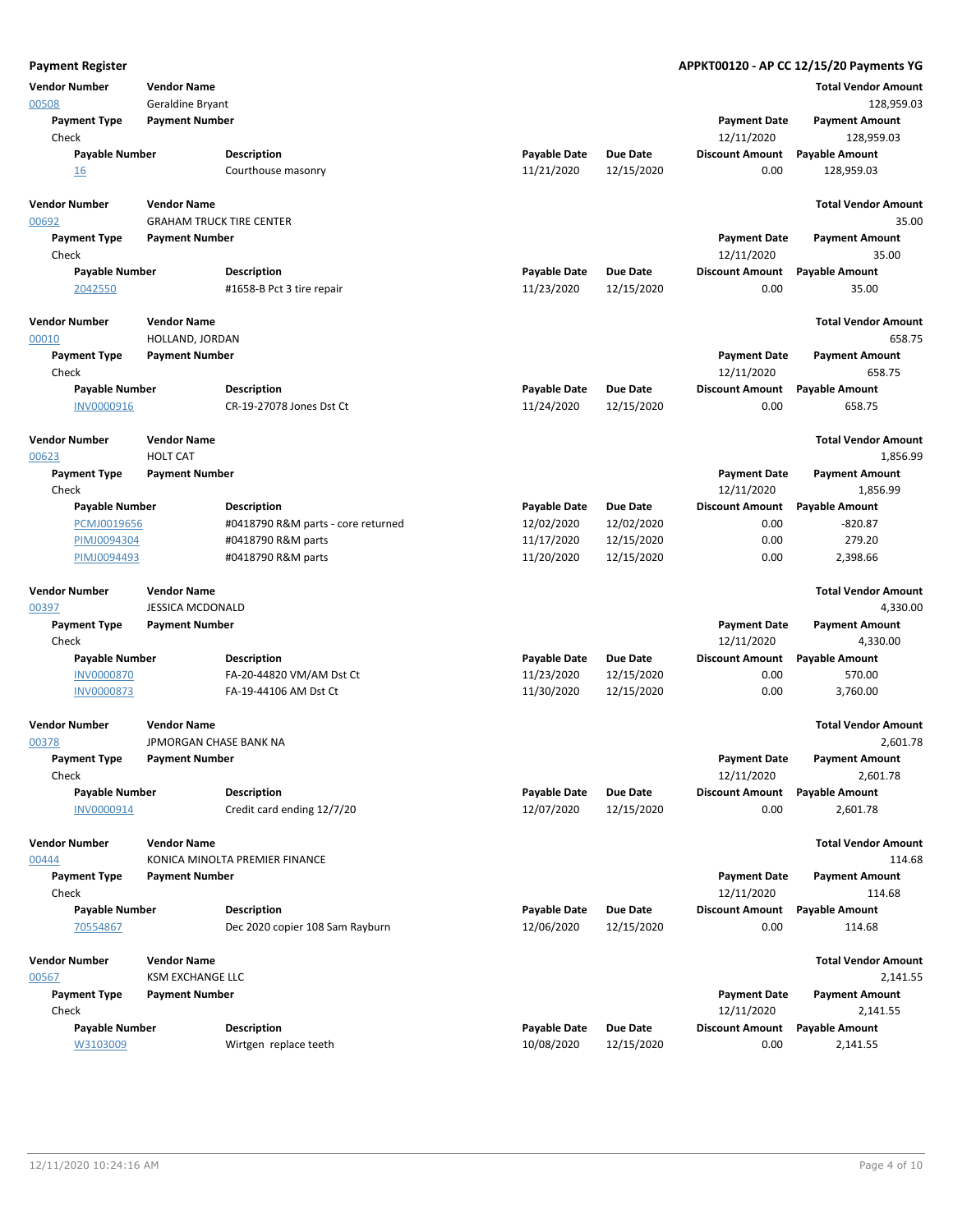| <b>Payment Register</b> |                        |                                            |                     |                 |                        | APPKT00120 - AP CC 12/15/20 Payments YG |
|-------------------------|------------------------|--------------------------------------------|---------------------|-----------------|------------------------|-----------------------------------------|
| <b>Vendor Number</b>    | <b>Vendor Name</b>     |                                            |                     |                 |                        | <b>Total Vendor Amount</b>              |
| 00449                   | LACINDA BRESE-LEBRON   |                                            |                     |                 |                        | 402.00                                  |
| <b>Payment Type</b>     | <b>Payment Number</b>  |                                            |                     |                 | <b>Payment Date</b>    | <b>Payment Amount</b>                   |
| Check                   |                        |                                            |                     |                 | 12/11/2020             | 402.00                                  |
| <b>Payable Number</b>   |                        | <b>Description</b>                         | <b>Payable Date</b> | <b>Due Date</b> | <b>Discount Amount</b> | <b>Payable Amount</b>                   |
| 265                     |                        | CR-19-27062 Armstrong Dst Ct               | 11/24/2020          | 12/15/2020      | 0.00                   | 102.00                                  |
| <b>INV0000910</b>       |                        | 50145 Daniels Co Ct@Law                    | 12/02/2020          | 12/15/2020      | 0.00                   | 300.00                                  |
|                         |                        |                                            |                     |                 |                        |                                         |
| <b>Vendor Number</b>    | <b>Vendor Name</b>     |                                            |                     |                 |                        | <b>Total Vendor Amount</b>              |
| 00273                   |                        | LEXISNEXIS RISK DATA MANAGEMENT INC        |                     |                 |                        | 50.00                                   |
| <b>Payment Type</b>     | <b>Payment Number</b>  |                                            |                     |                 | <b>Payment Date</b>    | <b>Payment Amount</b>                   |
| Check                   |                        |                                            |                     |                 | 12/11/2020             | 50.00                                   |
|                         |                        |                                            |                     | <b>Due Date</b> |                        |                                         |
| <b>Payable Number</b>   |                        | <b>Description</b>                         | <b>Payable Date</b> |                 | <b>Discount Amount</b> | <b>Payable Amount</b>                   |
| 1394504-20201130        |                        | #1394504 Const #1 online research          | 11/30/2020          | 12/15/2020      | 0.00                   | 50.00                                   |
|                         |                        |                                            |                     |                 |                        |                                         |
| <b>Vendor Number</b>    | <b>Vendor Name</b>     |                                            |                     |                 |                        | <b>Total Vendor Amount</b>              |
| 00446                   |                        | MAGNEGAS WELDING SUPPLY - SOUTH, LL        |                     |                 |                        | 73.60                                   |
| <b>Payment Type</b>     | <b>Payment Number</b>  |                                            |                     |                 | <b>Payment Date</b>    | <b>Payment Amount</b>                   |
| Check                   |                        |                                            |                     |                 | 12/11/2020             | 73.60                                   |
| Payable Number          |                        | <b>Description</b>                         | <b>Payable Date</b> | <b>Due Date</b> | <b>Discount Amount</b> | <b>Payable Amount</b>                   |
| 00053064                |                        | Pct 3 Acetylene                            | 11/24/2020          | 12/15/2020      | 0.00                   | 58.00                                   |
| 00054749                |                        | Pct 3 cyclinder rental                     | 11/30/2020          | 12/15/2020      | 0.00                   | 15.60                                   |
|                         |                        |                                            |                     |                 |                        |                                         |
| <b>Vendor Number</b>    | <b>Vendor Name</b>     |                                            |                     |                 |                        | <b>Total Vendor Amount</b>              |
| 00800                   | <b>MARK HUDSON INC</b> |                                            |                     |                 |                        | 75.00                                   |
| <b>Payment Type</b>     | <b>Payment Number</b>  |                                            |                     |                 | <b>Payment Date</b>    | <b>Payment Amount</b>                   |
| Check                   |                        |                                            |                     |                 | 12/11/2020             | 75.00                                   |
| <b>Payable Number</b>   |                        | <b>Description</b>                         | <b>Payable Date</b> | <b>Due Date</b> | <b>Discount Amount</b> | <b>Payable Amount</b>                   |
| 98177                   |                        | Pct 3 2017 Chev tire rotation/balance/flat | 12/03/2020          | 12/15/2020      | 0.00                   | 35.00                                   |
| 98182                   |                        | Pct 3 2005 Dodge inspection                | 12/03/2020          | 12/15/2020      | 0.00                   | 7.00                                    |
| 98187                   |                        | Pct 3 2001 Dodge inspection                | 12/03/2020          | 12/15/2020      | 0.00                   | 7.00                                    |
| 98190                   |                        | SO 2020 Chev Unit 0342 mount tires         | 12/03/2020          | 12/15/2020      | 0.00                   | 26.00                                   |
|                         |                        |                                            |                     |                 |                        |                                         |
| <b>Vendor Number</b>    | <b>Vendor Name</b>     |                                            |                     |                 |                        | <b>Total Vendor Amount</b>              |
| 00357                   | NBS HOLDING, LLC       |                                            |                     |                 |                        | 4,288.00                                |
| <b>Payment Type</b>     | <b>Payment Number</b>  |                                            |                     |                 | <b>Payment Date</b>    | <b>Payment Amount</b>                   |
| Check                   |                        |                                            |                     |                 | 12/11/2020             | 4,288.00                                |
| <b>Payable Number</b>   |                        | <b>Description</b>                         | <b>Payable Date</b> | <b>Due Date</b> | <b>Discount Amount</b> | <b>Payable Amount</b>                   |
| 3630                    |                        | Nov 2020 Land & Vital                      | 11/30/2020          | 12/15/2020      | 0.00                   | 4,288.00                                |
|                         |                        |                                            |                     |                 |                        |                                         |
| <b>Vendor Number</b>    | <b>Vendor Name</b>     |                                            |                     |                 |                        | <b>Total Vendor Amount</b>              |
| 00034                   |                        | NORTH TEXAS TOLLWAY AUTHORITY              |                     |                 |                        | 13.48                                   |
| <b>Payment Type</b>     | <b>Payment Number</b>  |                                            |                     |                 | <b>Payment Date</b>    | <b>Payment Amount</b>                   |
| Check                   |                        |                                            |                     |                 | 12/11/2020             | 13.48                                   |
| Payable Number          |                        | <b>Description</b>                         | <b>Payable Date</b> | <b>Due Date</b> | <b>Discount Amount</b> | <b>Payable Amount</b>                   |
| <b>INV0000883</b>       |                        | #810250731 2018 Chev tolls                 | 11/20/2020          | 12/15/2020      | 0.00                   | 13.48                                   |
|                         |                        |                                            |                     |                 |                        |                                         |
| <b>Vendor Number</b>    | <b>Vendor Name</b>     |                                            |                     |                 |                        | <b>Total Vendor Amount</b>              |
| 00409                   |                        | NORTHEAST TEXAS RC&D AREA, INC             |                     |                 |                        | 250.00                                  |
| <b>Payment Type</b>     | <b>Payment Number</b>  |                                            |                     |                 | <b>Payment Date</b>    | <b>Payment Amount</b>                   |
| Check                   |                        |                                            |                     |                 | 12/11/2020             | 250.00                                  |
|                         |                        | <b>Description</b>                         |                     |                 |                        |                                         |
| <b>Payable Number</b>   |                        |                                            | <b>Payable Date</b> | Due Date        | <b>Discount Amount</b> | <b>Payable Amount</b>                   |
| INV0000913              |                        | FY21 annual dues                           | 12/01/2020          | 12/15/2020      | 0.00                   | 250.00                                  |
|                         |                        |                                            |                     |                 |                        |                                         |
| <b>Vendor Number</b>    | <b>Vendor Name</b>     |                                            |                     |                 |                        | <b>Total Vendor Amount</b>              |
| 00216                   | OFFICE DEPOT           |                                            |                     |                 |                        | 98.29                                   |
| <b>Payment Type</b>     | <b>Payment Number</b>  |                                            |                     |                 | <b>Payment Date</b>    | <b>Payment Amount</b>                   |
| Check                   |                        |                                            |                     |                 | 12/11/2020             | 98.29                                   |
| <b>Payable Number</b>   |                        | Description                                | <b>Payable Date</b> | <b>Due Date</b> | <b>Discount Amount</b> | <b>Payable Amount</b>                   |
| 138965488001            |                        | Office Supplies                            | 11/30/2020          | 12/15/2020      | 0.00                   | 13.96                                   |
| 140708060001            |                        | Webcam                                     | 12/03/2020          | 12/15/2020      | 0.00                   | 27.99                                   |
|                         |                        |                                            |                     |                 |                        |                                         |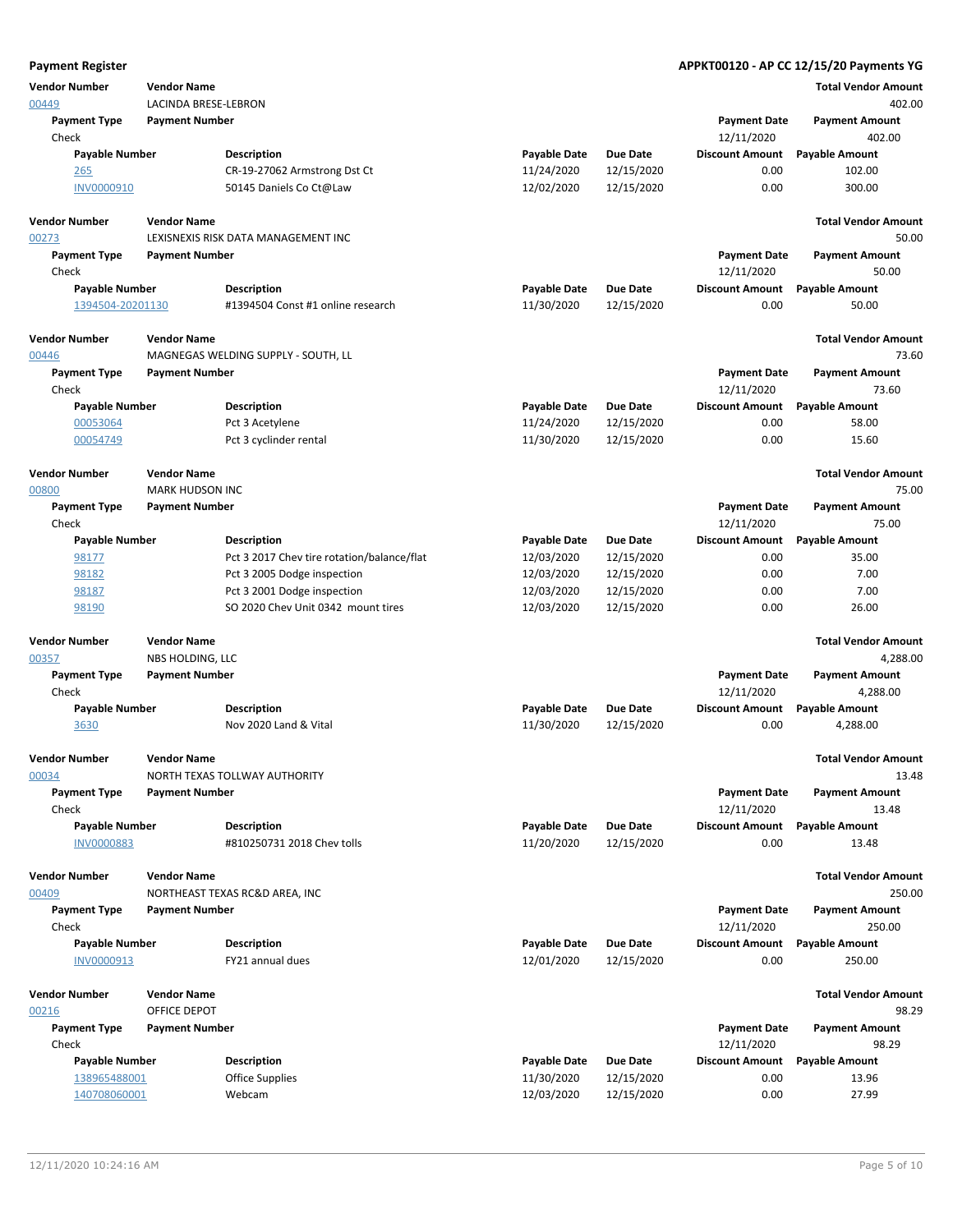| <b>Payment Register</b>       |                                       |                                         |                                   |                               |                                      | APPKT00120 - AP CC 12/15/20 Payments YG |
|-------------------------------|---------------------------------------|-----------------------------------------|-----------------------------------|-------------------------------|--------------------------------------|-----------------------------------------|
| 140708822001                  |                                       | <b>Storage Boxes</b>                    | 12/03/2020                        | 12/15/2020                    | 0.00                                 | 56.34                                   |
| <b>Vendor Number</b><br>00440 | <b>Vendor Name</b>                    | O'REILLY AUTOMOTIVE, INC.               |                                   |                               |                                      | <b>Total Vendor Amount</b><br>1.129.64  |
| <b>Payment Type</b>           | <b>Payment Number</b>                 |                                         |                                   |                               | <b>Payment Date</b>                  | <b>Payment Amount</b>                   |
| Check                         |                                       |                                         |                                   |                               | 12/11/2020                           | 1,129.64                                |
| Payable Number                |                                       | <b>Description</b>                      | <b>Payable Date</b>               | <b>Due Date</b>               | <b>Discount Amount</b>               | <b>Payable Amount</b>                   |
| 0361-325993                   |                                       | R&M Parts-coils                         | 10/29/2020                        | 12/15/2020                    | 0.00                                 | 383.03                                  |
| 0361-326871                   |                                       | Unit 5859 battery                       | 11/02/2020                        | 12/15/2020                    | 0.00                                 | 107.86                                  |
| 0361-326874                   |                                       | R&M Auto credit                         | 11/02/2020                        | 11/02/2020                    | 0.00                                 | $-3.66$                                 |
| 0361-330769                   |                                       | R&M Parts- battery                      | 11/23/2020                        | 12/15/2020                    | 0.00                                 | 352.14                                  |
| 0361-331076                   |                                       | R&M Parts-battery                       | 11/25/2020                        | 12/15/2020                    | 0.00                                 | 114.20                                  |
| 5900-156551                   |                                       | R&M Parts - battery                     | 11/23/2020                        | 12/15/2020                    | 0.00                                 | 176.07                                  |
| <b>Vendor Number</b>          | <b>Vendor Name</b>                    |                                         |                                   |                               |                                      | <b>Total Vendor Amount</b>              |
| 00006                         | <b>PARKER TIRE</b>                    |                                         |                                   |                               |                                      | 112.00                                  |
| <b>Payment Type</b>           | <b>Payment Number</b>                 |                                         |                                   |                               | <b>Payment Date</b>                  | <b>Payment Amount</b>                   |
| Check                         |                                       |                                         |                                   |                               | 12/11/2020                           | 112.00                                  |
| <b>Payable Number</b>         |                                       | Description                             | <b>Payable Date</b>               | <b>Due Date</b>               | <b>Discount Amount</b>               | <b>Payable Amount</b>                   |
| 12643                         |                                       | Pct 4 tire repair                       | 11/06/2020                        | 12/15/2020                    | 0.00                                 | 12.00                                   |
| 12708                         |                                       | Pct 4 used tire                         | 12/03/2020                        | 12/15/2020                    | 0.00                                 | 100.00                                  |
| <b>Vendor Number</b>          | <b>Vendor Name</b>                    |                                         |                                   |                               |                                      | <b>Total Vendor Amount</b>              |
| 00589                         | PERKINS, J. DANIEL                    |                                         |                                   |                               |                                      | 1,386.00                                |
| <b>Payment Type</b><br>Check  | <b>Payment Number</b>                 |                                         |                                   |                               | <b>Payment Date</b><br>12/11/2020    | <b>Payment Amount</b><br>1,386.00       |
| <b>Payable Number</b>         |                                       | <b>Description</b>                      | <b>Payable Date</b>               | <b>Due Date</b>               | <b>Discount Amount</b>               | <b>Payable Amount</b>                   |
| INV0000876                    |                                       | FA-20-44890 NEDA Dst Ct                 | 11/20/2020                        | 12/15/2020                    | 0.00                                 | 702.00                                  |
| <b>INV0000880</b>             |                                       | FA-20-44888 HV Dst Ct                   | 11/20/2020                        | 12/15/2020                    | 0.00                                 | 684.00                                  |
| <b>Vendor Number</b>          | <b>Vendor Name</b>                    |                                         |                                   |                               |                                      | <b>Total Vendor Amount</b>              |
| 00353                         | RDO EQUIPMENT CO                      |                                         |                                   |                               |                                      | 811.50                                  |
| <b>Payment Type</b><br>Check  | <b>Payment Number</b>                 |                                         |                                   |                               | <b>Payment Date</b><br>12/11/2020    | <b>Payment Amount</b><br>811.50         |
| <b>Payable Number</b>         |                                       | Description                             | <b>Payable Date</b>               | <b>Due Date</b>               | <b>Discount Amount</b>               | <b>Payable Amount</b>                   |
| W7527624                      |                                       | #7451002 Pct 3 Motorgrader 772CH repair | 12/03/2020                        | 12/15/2020                    | 0.00                                 | 811.50                                  |
| <b>Vendor Number</b>          | <b>Vendor Name</b>                    |                                         |                                   |                               |                                      | <b>Total Vendor Amount</b>              |
| <b>VEN02149</b>               | Resolve Aggregates                    |                                         |                                   |                               |                                      | 434.61                                  |
| <b>Payment Type</b>           | <b>Payment Number</b>                 |                                         |                                   |                               | <b>Payment Date</b>                  | <b>Payment Amount</b>                   |
| Check                         |                                       |                                         |                                   |                               | 12/11/2020                           | 434.61                                  |
| Payable Number                |                                       | <b>Description</b>                      | <b>Payable Date</b>               | <b>Due Date</b>               | <b>Discount Amount</b>               | <b>Payable Amount</b>                   |
| 11107672                      |                                       | Pct 1 Rock & Gravel                     | 12/04/2020                        | 12/15/2020                    | 0.00                                 | 434.61                                  |
| <b>Vendor Number</b>          | <b>Vendor Name</b>                    |                                         |                                   |                               |                                      | <b>Total Vendor Amount</b>              |
| 00161                         |                                       | SMITH MUNICIPAL SUPPLIES                |                                   |                               |                                      | 2,124.69                                |
| <b>Payment Type</b>           | <b>Payment Number</b>                 |                                         |                                   |                               | <b>Payment Date</b>                  | <b>Payment Amount</b>                   |
| Check                         |                                       | <b>Description</b>                      |                                   |                               | 12/11/2020<br><b>Discount Amount</b> | 2,124.69                                |
| <b>Payable Number</b>         |                                       |                                         | <b>Payable Date</b><br>12/02/2020 | <b>Due Date</b><br>12/15/2020 |                                      | <b>Payable Amount</b>                   |
| 19032                         |                                       | <b>Traffic Signs and Posts</b>          |                                   |                               | 0.00                                 | 2,124.69                                |
| <b>Vendor Number</b><br>00801 | <b>Vendor Name</b><br>SOLOMON, AMANDA |                                         |                                   |                               |                                      | <b>Total Vendor Amount</b><br>3,363.00  |
| <b>Payment Type</b>           | <b>Payment Number</b>                 |                                         |                                   |                               | <b>Payment Date</b>                  | <b>Payment Amount</b>                   |
| Check                         |                                       |                                         |                                   |                               | 12/11/2020                           | 3,363.00                                |
| <b>Payable Number</b>         |                                       | Description                             | <b>Payable Date</b>               | <b>Due Date</b>               | <b>Discount Amount</b>               | <b>Payable Amount</b>                   |
| INV0000869                    |                                       | FA-20-44897 AR Dst Ct                   | 11/18/2020                        | 12/15/2020                    | 0.00                                 | 855.00                                  |
| <b>INV0000881</b>             |                                       | FA-20-44560 Perdue Dst Ct               | 11/12/2020                        | 12/15/2020                    | 0.00                                 | 1,472.50                                |
| INV0000917                    |                                       | FA-19-44512 BT Dst Ct                   | 12/04/2020                        | 12/15/2020                    | 0.00                                 | 674.50                                  |
| INV0000918                    |                                       | FA-19-44526 JT/JT Dst Ct                | 12/04/2020                        | 12/15/2020                    | 0.00                                 | 361.00                                  |
|                               |                                       |                                         |                                   |                               |                                      |                                         |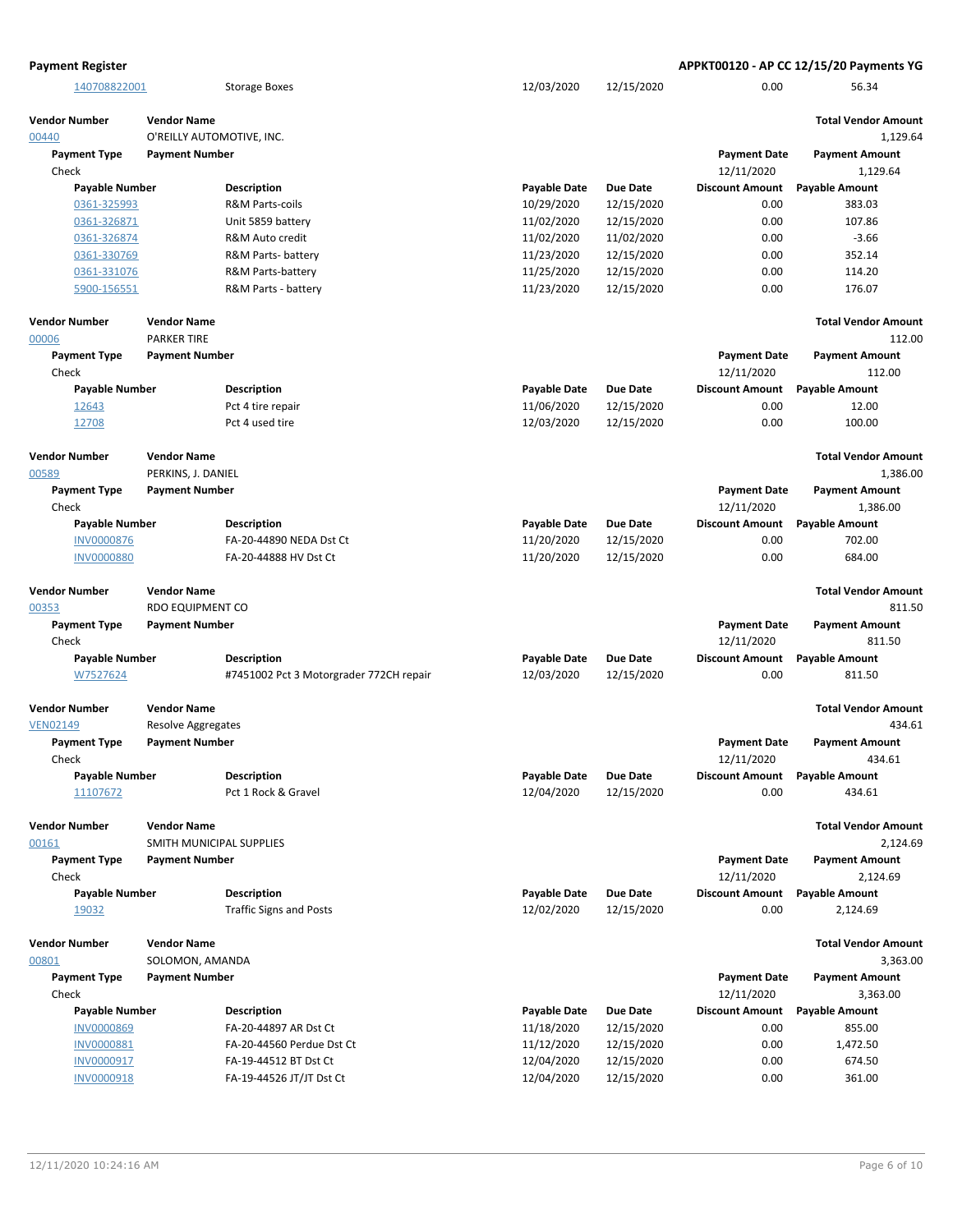| <b>Payment Register</b> |                             |                                                 |                     |                 |                        | APPKT00120 - AP CC 12/15/20 Payments YG |
|-------------------------|-----------------------------|-------------------------------------------------|---------------------|-----------------|------------------------|-----------------------------------------|
| <b>Vendor Number</b>    | <b>Vendor Name</b>          |                                                 |                     |                 |                        | <b>Total Vendor Amount</b>              |
| <b>VEN02222</b>         | Steven C Schneider, PHD, PC |                                                 |                     |                 |                        | 2,250.00                                |
| <b>Payment Type</b>     | <b>Payment Number</b>       |                                                 |                     |                 | <b>Payment Date</b>    | <b>Payment Amount</b>                   |
| Check                   |                             |                                                 |                     |                 | 12/11/2020             | 2,250.00                                |
| <b>Payable Number</b>   |                             | <b>Description</b>                              | <b>Payable Date</b> | <b>Due Date</b> | <b>Discount Amount</b> | <b>Payable Amount</b>                   |
| <b>INV0000878</b>       |                             | #20571 Titus evaluation                         | 08/03/2020          | 09/30/2020      | 0.00                   | 2,250.00                                |
| <b>Vendor Number</b>    | <b>Vendor Name</b>          |                                                 |                     |                 |                        | <b>Total Vendor Amount</b>              |
| 00202                   |                             | <b>TEXAS ASSOCIATION OF COUNTIES</b>            |                     |                 |                        | 28,680.91                               |
| <b>Payment Type</b>     | <b>Payment Number</b>       |                                                 |                     |                 | <b>Payment Date</b>    | <b>Payment Amount</b>                   |
| Check                   |                             |                                                 |                     |                 | 12/11/2020             | 175.00                                  |
| <b>Payable Number</b>   |                             | <b>Description</b>                              | <b>Payable Date</b> | <b>Due Date</b> | <b>Discount Amount</b> | <b>Payable Amount</b>                   |
| 217645/217645           |                             | 2021 CDCAT membership S Fife                    | 01/01/2021          | 01/01/2021      | 0.00                   | 50.00                                   |
| 7963/7963               |                             | 2021 CDCAT membership N. Young                  | 01/01/2021          | 01/01/2021      | 0.00                   | 125.00                                  |
| Check                   |                             |                                                 |                     |                 | 12/11/2020             | 28,505.91                               |
| <b>Payable Number</b>   |                             | <b>Description</b>                              | <b>Payable Date</b> | <b>Due Date</b> | <b>Discount Amount</b> | <b>Payable Amount</b>                   |
| NRCN-30512-WC1-WC2      |                             | 1st & 2nd qtr Worker's Compensation             | 10/28/2020          | 12/15/2020      | 0.00                   | 28,505.91                               |
| <b>Vendor Number</b>    | <b>Vendor Name</b>          |                                                 |                     |                 |                        | <b>Total Vendor Amount</b>              |
| <b>VEN02221</b>         | <b>Texas Bar College</b>    |                                                 |                     |                 |                        | 75.00                                   |
| <b>Payment Type</b>     | <b>Payment Number</b>       |                                                 |                     |                 | <b>Payment Date</b>    | <b>Payment Amount</b>                   |
| Check                   |                             |                                                 |                     |                 | 12/11/2020             | 75.00                                   |
| <b>Payable Number</b>   |                             | <b>Description</b>                              | <b>Payable Date</b> | <b>Due Date</b> | <b>Discount Amount</b> | <b>Payable Amount</b>                   |
| <b>INV0000874</b>       |                             | #24068385 W. Porter membership                  | 12/07/2020          | 12/15/2020      | 0.00                   | 75.00                                   |
| <b>Vendor Number</b>    | <b>Vendor Name</b>          |                                                 |                     |                 |                        | <b>Total Vendor Amount</b>              |
| <b>VEN02220</b>         |                             | Texas Center for the Judiciary                  |                     |                 |                        | 65.00                                   |
| <b>Payment Type</b>     | <b>Payment Number</b>       |                                                 |                     |                 | <b>Payment Date</b>    | <b>Payment Amount</b>                   |
| Check                   |                             |                                                 |                     |                 | 12/11/2020             | 65.00                                   |
| <b>Payable Number</b>   |                             | <b>Description</b>                              | <b>Payable Date</b> | <b>Due Date</b> | <b>Discount Amount</b> | <b>Payable Amount</b>                   |
| 28081                   |                             | 2021 Family Justice Conf. registration L. Blake | 12/03/2020          | 12/15/2020      | 0.00                   | 65.00                                   |
| <b>Vendor Number</b>    | <b>Vendor Name</b>          |                                                 |                     |                 |                        | <b>Total Vendor Amount</b>              |
| <b>VEN02086</b>         |                             | <b>Texas Department of Motor Vehicles</b>       |                     |                 |                        | 810.00                                  |
| <b>Payment Type</b>     | <b>Payment Number</b>       |                                                 |                     |                 | <b>Payment Date</b>    | <b>Payment Amount</b>                   |
| Check                   |                             |                                                 |                     |                 | 12/11/2020             | 810.00                                  |
| <b>Payable Number</b>   |                             | <b>Description</b>                              | <b>Payable Date</b> | <b>Due Date</b> | <b>Discount Amount</b> | <b>Payable Amount</b>                   |
| INV0000912              |                             | #212740 Pct 3 over weight permit                | 12/08/2020          | 12/15/2020      | 0.00                   | 810.00                                  |
| <b>Vendor Number</b>    | <b>Vendor Name</b>          |                                                 |                     |                 |                        | <b>Total Vendor Amount</b>              |
| 00767                   |                             | TEXAS DEPT. OF STATE HEALTH SERVICE             |                     |                 |                        | 84.18                                   |
| <b>Payment Type</b>     | <b>Payment Number</b>       |                                                 |                     |                 | <b>Payment Date</b>    | <b>Payment Amount</b>                   |
| Check                   |                             |                                                 |                     |                 | 12/11/2020             | 84.18                                   |
| <b>Payable Number</b>   |                             | <b>Description</b>                              | <b>Payable Date</b> | <b>Due Date</b> | <b>Discount Amount</b> | <b>Payable Amount</b>                   |
| 2012436                 |                             | Nov 2020 Remote birth access                    | 12/01/2020          | 12/15/2020      | 0.00                   | 84.18                                   |
| <b>Vendor Number</b>    | <b>Vendor Name</b>          |                                                 |                     |                 |                        | <b>Total Vendor Amount</b>              |
| 00265                   | TEXHOMA LIMESTONE, INC.     |                                                 |                     |                 |                        | 12,991.50                               |
| <b>Payment Type</b>     | <b>Payment Number</b>       |                                                 |                     |                 | <b>Payment Date</b>    | <b>Payment Amount</b>                   |
| Check                   |                             |                                                 |                     |                 | 12/11/2020             | 12,991.50                               |
| <b>Payable Number</b>   |                             | <b>Description</b>                              | Payable Date        | <b>Due Date</b> | <b>Discount Amount</b> | <b>Payable Amount</b>                   |
| 8183                    |                             | Pct 2 Rock & Gravel-hauling                     | 11/30/2020          | 12/15/2020      | 0.00                   | 6,285.63                                |
| 8184                    |                             | Pct 1 Rock & Gravel - hauling                   | 11/30/2020          | 12/15/2020      | 0.00                   | 6,705.87                                |
| <b>Vendor Number</b>    | <b>Vendor Name</b>          |                                                 |                     |                 |                        | <b>Total Vendor Amount</b>              |
| 00627                   |                             | THE FANNIN COUNTY LEADER                        |                     |                 |                        | 47.78                                   |
| <b>Payment Type</b>     | <b>Payment Number</b>       |                                                 |                     |                 | <b>Payment Date</b>    | <b>Payment Amount</b>                   |
| Check                   |                             |                                                 |                     |                 | 12/11/2020             | 47.78                                   |
| <b>Payable Number</b>   |                             | <b>Description</b>                              | <b>Payable Date</b> | <b>Due Date</b> | <b>Discount Amount</b> | <b>Payable Amount</b>                   |
| <b>INV0000867</b>       |                             | Nov 2020 Bids/notices- Justice Ctr Architect    | 11/30/2020          | 12/15/2020      | 0.00                   | 47.78                                   |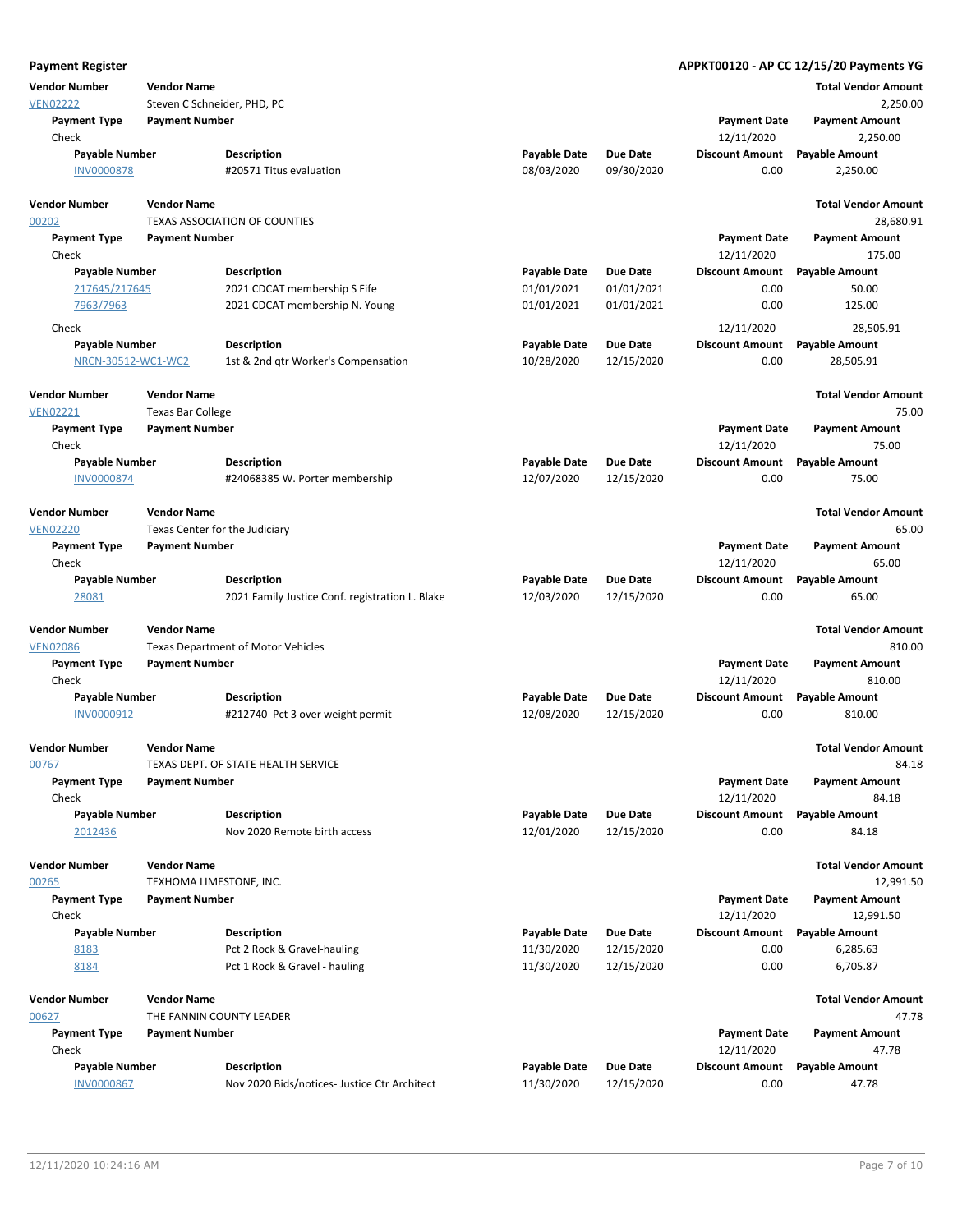| <b>Payment Register</b> |                                  |                                            |                     |                 |                        | APPKT00120 - AP CC 12/15/20 Payments YG |
|-------------------------|----------------------------------|--------------------------------------------|---------------------|-----------------|------------------------|-----------------------------------------|
| <b>Vendor Number</b>    | <b>Vendor Name</b>               |                                            |                     |                 |                        | <b>Total Vendor Amount</b>              |
| 00180                   |                                  | THOMSON REUTERS - WEST PAYMENT CTR         |                     |                 |                        | 372.37                                  |
| <b>Payment Type</b>     | <b>Payment Number</b>            |                                            |                     |                 | <b>Payment Date</b>    | <b>Payment Amount</b>                   |
| Check                   |                                  |                                            |                     |                 | 12/11/2020             | 372.37                                  |
| <b>Payable Number</b>   |                                  | <b>Description</b>                         | <b>Payable Date</b> | <b>Due Date</b> | <b>Discount Amount</b> | <b>Payable Amount</b>                   |
| 843493086               |                                  | Nov 2020 DA online research                | 12/01/2020          | 12/15/2020      | 0.00                   | 372.37                                  |
| <b>Vendor Number</b>    | <b>Vendor Name</b>               |                                            |                     |                 |                        | <b>Total Vendor Amount</b>              |
| 00498                   | <b>TOWN OF WINDOM</b>            |                                            |                     |                 |                        | 41.50                                   |
| <b>Payment Type</b>     | <b>Payment Number</b>            |                                            |                     |                 | <b>Payment Date</b>    | <b>Payment Amount</b>                   |
| Check                   |                                  |                                            |                     |                 | 12/11/2020             | 41.50                                   |
| <b>Payable Number</b>   |                                  | <b>Description</b>                         | <b>Payable Date</b> | <b>Due Date</b> | <b>Discount Amount</b> | <b>Payable Amount</b>                   |
| <b>INV0000871</b>       |                                  | 10/15-11/15/20 Windom water/sewer          | 12/05/2020          | 12/15/2020      | 0.00                   | 41.50                                   |
| <b>Vendor Number</b>    | <b>Vendor Name</b>               |                                            |                     |                 |                        | <b>Total Vendor Amount</b>              |
| 00539                   | <b>U.S. BANK CORPORATE TRUST</b> |                                            |                     |                 |                        | 174.798.75                              |
| <b>Payment Type</b>     | <b>Payment Number</b>            |                                            |                     |                 | <b>Payment Date</b>    | <b>Payment Amount</b>                   |
| Check                   |                                  |                                            |                     |                 | 12/11/2020             | 174,798.75                              |
| <b>Payable Number</b>   |                                  | <b>Description</b>                         | <b>Payable Date</b> | <b>Due Date</b> | <b>Discount Amount</b> | <b>Payable Amount</b>                   |
| <b>FAN201103FCMJ</b>    |                                  | November 2020 Main Jail Prisoner housing   | 12/01/2020          | 12/15/2020      | 0.00                   | 63,110.00                               |
| <b>FAN201104FCSA</b>    |                                  | November 2020 South Annex prisoner housing | 12/01/2020          | 12/15/2020      | 0.00                   | 111,007.50                              |
| <b>FAN201114FCMT</b>    |                                  | Nov 2020 transport                         | 12/01/2020          | 12/15/2020      | 0.00                   | 201.25                                  |
| <b>FAN201115FCGT</b>    |                                  | Nov 2020 guard hours                       | 12/01/2020          | 12/15/2020      | 0.00                   | 480.00                                  |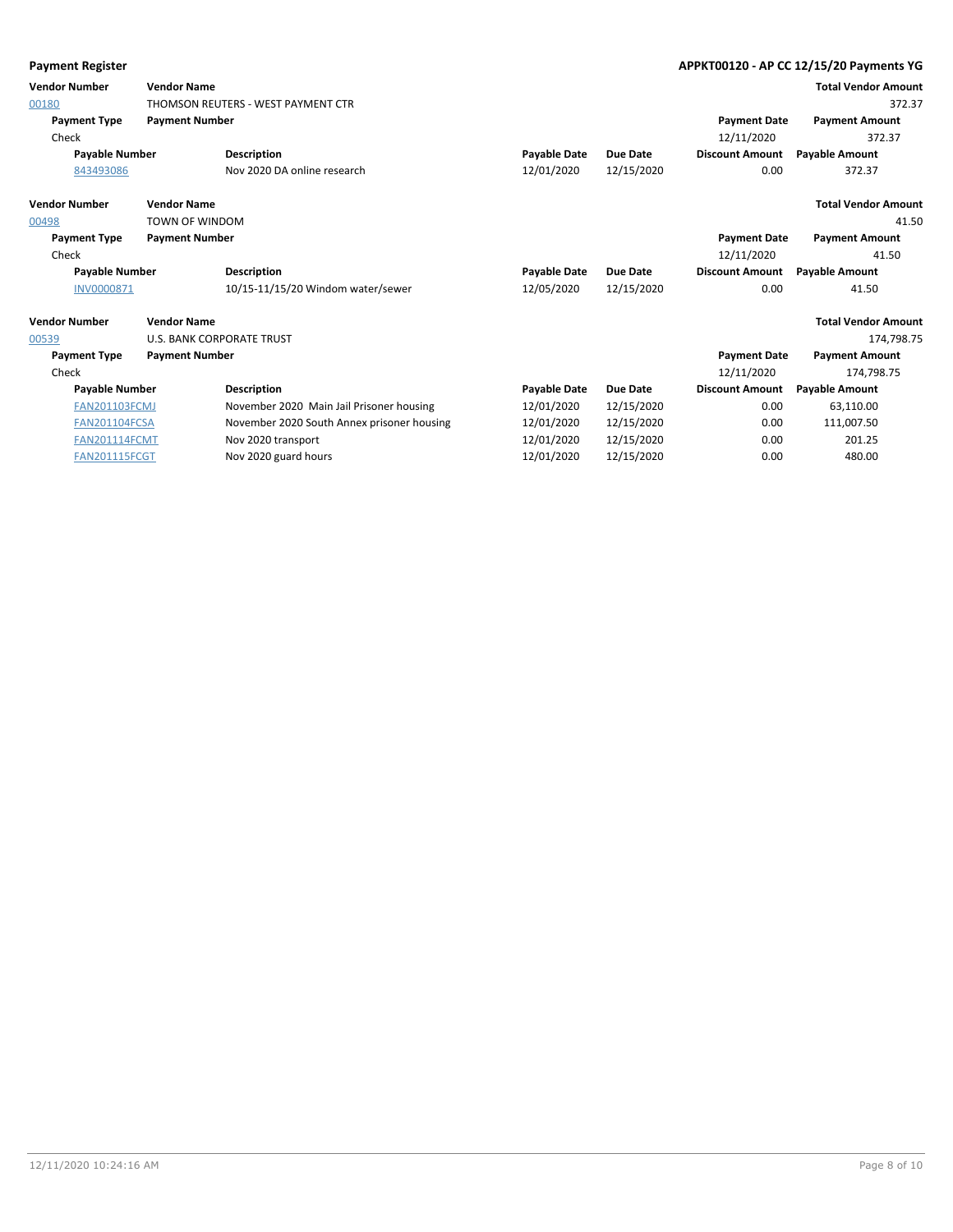# **Payment Summary**

| <b>Bank Code</b> | Type  |                       | Pavable<br>Count | Pavment<br>Count | <b>Discount</b> | Payment    |
|------------------|-------|-----------------------|------------------|------------------|-----------------|------------|
| Pooled Cash      | Check |                       | 143              | 50               | 0.00            | 410,033.05 |
|                  |       | <b>Packet Totals:</b> | 143              | 50               | 0.00            | 410,033.05 |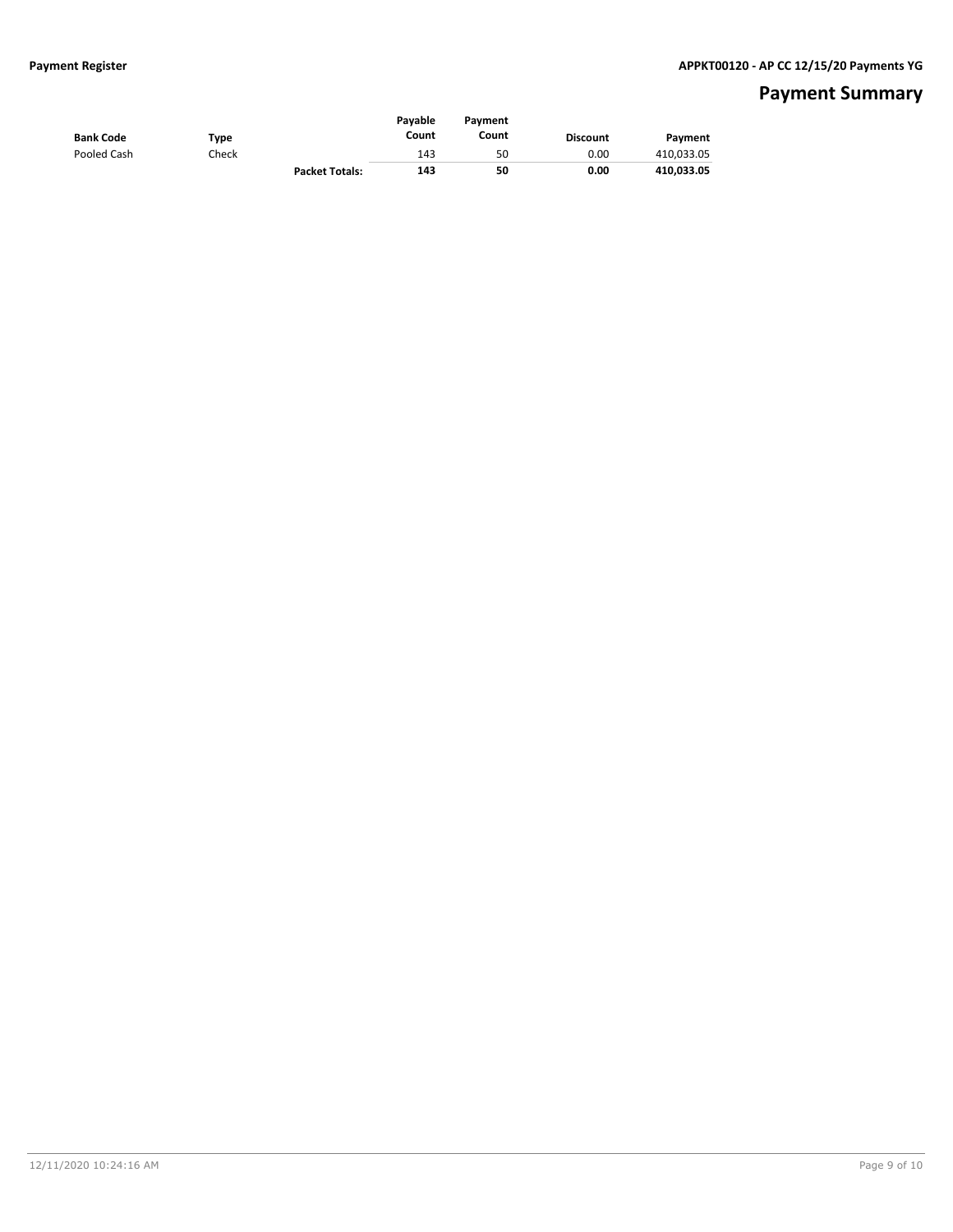# **Cash Fund Summary**

| Fund | Name        |                       | Amount      |
|------|-------------|-----------------------|-------------|
| 999  | Pooled Cash |                       | -410.033.05 |
|      |             | <b>Packet Totals:</b> | -410.033.05 |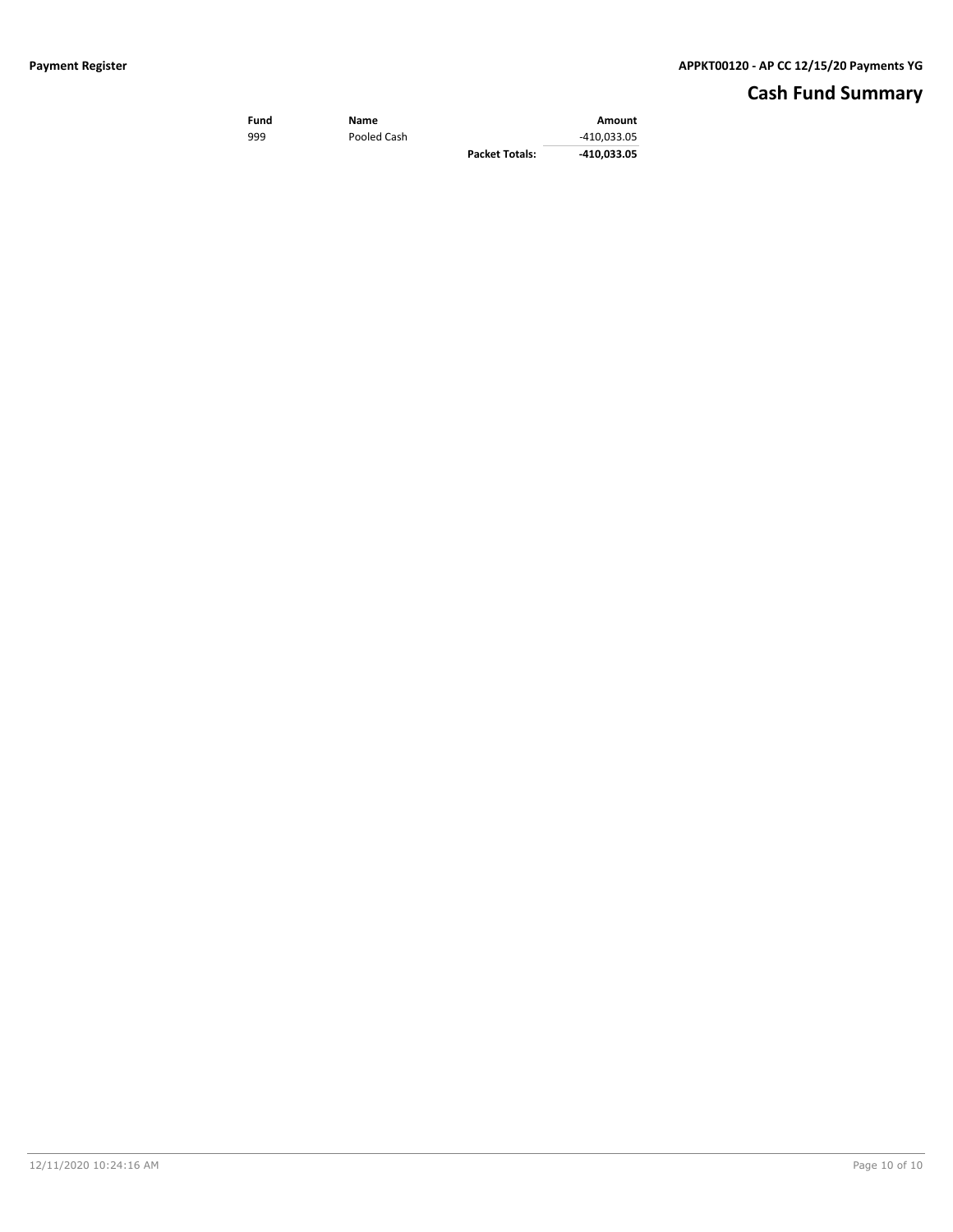#### FANNIN COUNTY

#### TRANSACTION WORKSHEET

#### LEGEND BANK ACH PAYMENT

#### Account 4003547

| Vendor                     |                  | MultiVista Documentation Technologies LLC |
|----------------------------|------------------|-------------------------------------------|
| Description                | Invoice # V00078 | November 2020                             |
| <b>ACH amount</b>          | \$1,714.20       |                                           |
| Date of Transaction        | 11-25-2020       |                                           |
| Settlement Date            | 12-1-2020        |                                           |
| Transaction #              | 72516            |                                           |
| General Ledger Acct.#      | 680-668-4260     |                                           |
| Legend Bank contact person | Gina Arriola     |                                           |
| Transaction made by        | Sherry Zindars   |                                           |

Authorized Signatures:

' Fannin County Auditor

Fannin County Treasurer

This needs to go to the County Clerk to be filed with the bills.